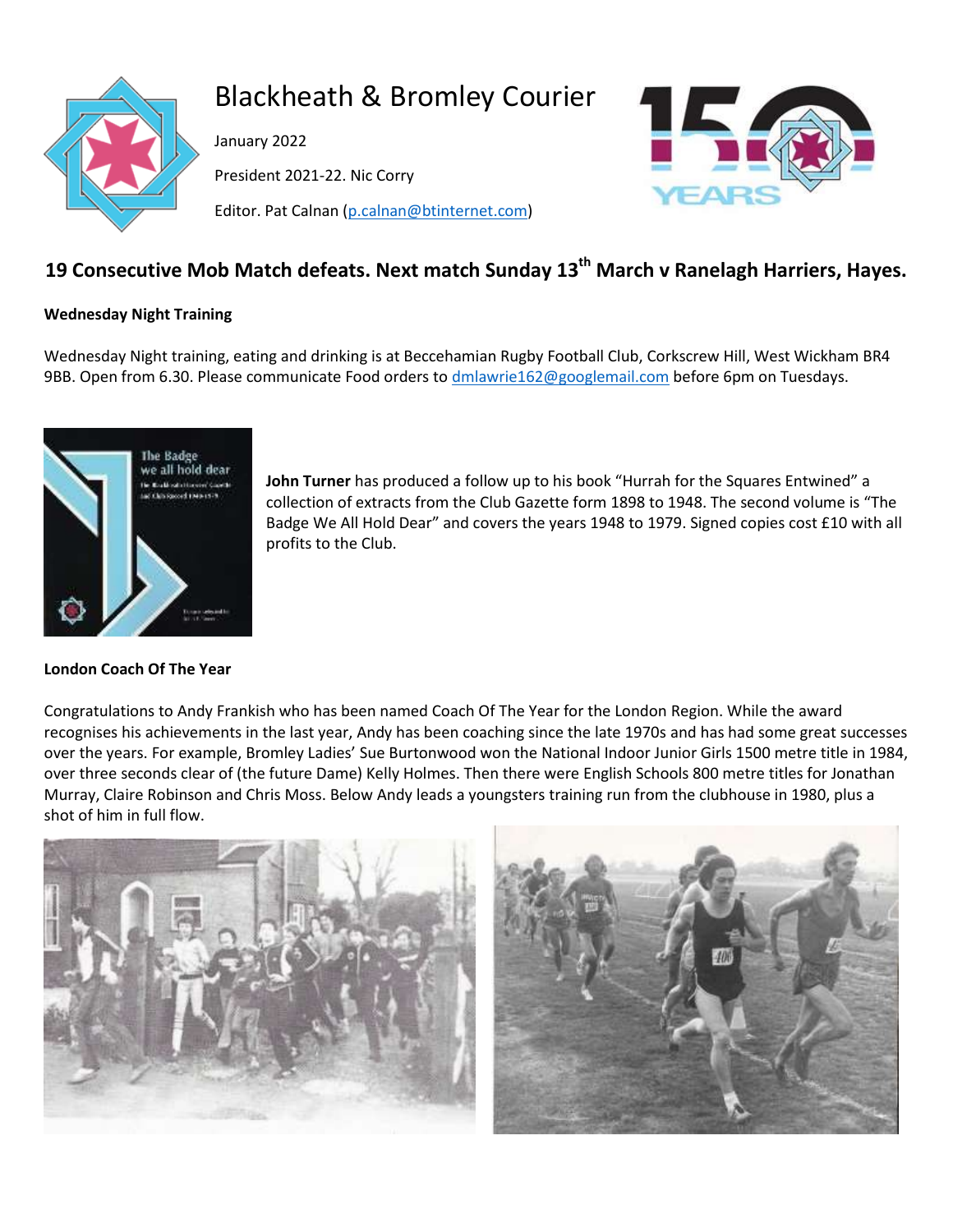### **UK TECHNICAL OFFICIALS APPOINTED TO INTERNATIONAL DUTY IN 2022**

Mark Purser is one of a number of UK Officials who has been appointed for Major Championships this year. UKA's Interim Development Director Chris Moss said: "It is great to see the expertise and experience of our technical officials continually recognised worldwide. These appointments are a clear endorsement of the quality of officiating the UK produces". Well done Mark… and Chris.

**Get well Pete Barlow**! – Pete is recovering at home after suffering a mild stroke just after Christmas. He is in good spirits. He is also looking forward to Ken Daniel buying him a drink, (though this may be a symptom of his condition). He looks forward to seeing people at the Club again soon. Pete is not currently contactable on his mobile.

### **Forthcoming Social Events**

None at the moment but keep an eye on all the various media platforms

# **Forthcoming Fixtures.**

#### **January**

8/1/22 – Kent Cross Country Championships, Brands Hatch. 15-16/1/22 – SEAA U17, U15 and U13 Championships, Lee Valley. Entries close 4/1/22. 22-23/1/22 – London Indoor Games Seniors and U20s. Entries close 14/1/22 29/1/22 – SEAA Cross Country Championships, Beckenham Place Park 29-30/1/22 – London Indoor Games 17s, U15s, and U13s. Entries close 21/1/22.

### **February**

5/2/22 – BUCS Cross Country Championships, Brunel Uni (TBC). 5-6/2/22 – SEAA Senior and U20 Indoor Championships, Lee Valley. (Entries close 25/1/22) 6/2/22 - Open 10k XC (including Vets Championships) + Mob Match v Beckenham Running Club and Striders of Croydon. 12/2/22 – Kent League, Norman Park. (Senior Men and Women). 12-13/2/22 – EA U20, U17 and U15 Indoor Championships, Sheffield. (Entries close 9/2/22) 18-20/2/22 – BUCS Indoor Championships, Sheffield. 25-27/2/22 - UK Athletics Indoor Championships, Birmingham 26/2/22 – ECCA National Cross Country Championships, Parliament Hill.

#### **A brief and not comprehensive review of 2021**

#### **January to March**.

Blackheath & Bromley are named England Athletics Club Of The Year.

Very little domestic competitions but our athletes out in the States are competing outdoors. Phil Seseamnn finishes third in the 3000 at the European Indoor Trials and is selected to represent Great Britain in Poland. He runs 7.51. 70 in the heats. Joining him there is Mark Purser who is a starter.

Nic Corry's role of President is rolled over for a second year because of the pandemic. At the virtual AGM, four new Vice Presidents are elected, Ian Firla, John Hubbard, Alice Platt, and Holly Platt.

Dina Asher Smith wins the International Sports Press Association Column of the Year Award for her Daily Telegraph article entitled "Think racism has affected me? It's there almost every day".

Second claim member Stephanie Davis wins the British Athletics Olympic Marathon Trial at Kew Gardens and is selected for the Games in Tokyo.

#### **April**

As the country begins to come out of lockdown, a bar service is available at the Clubhouse.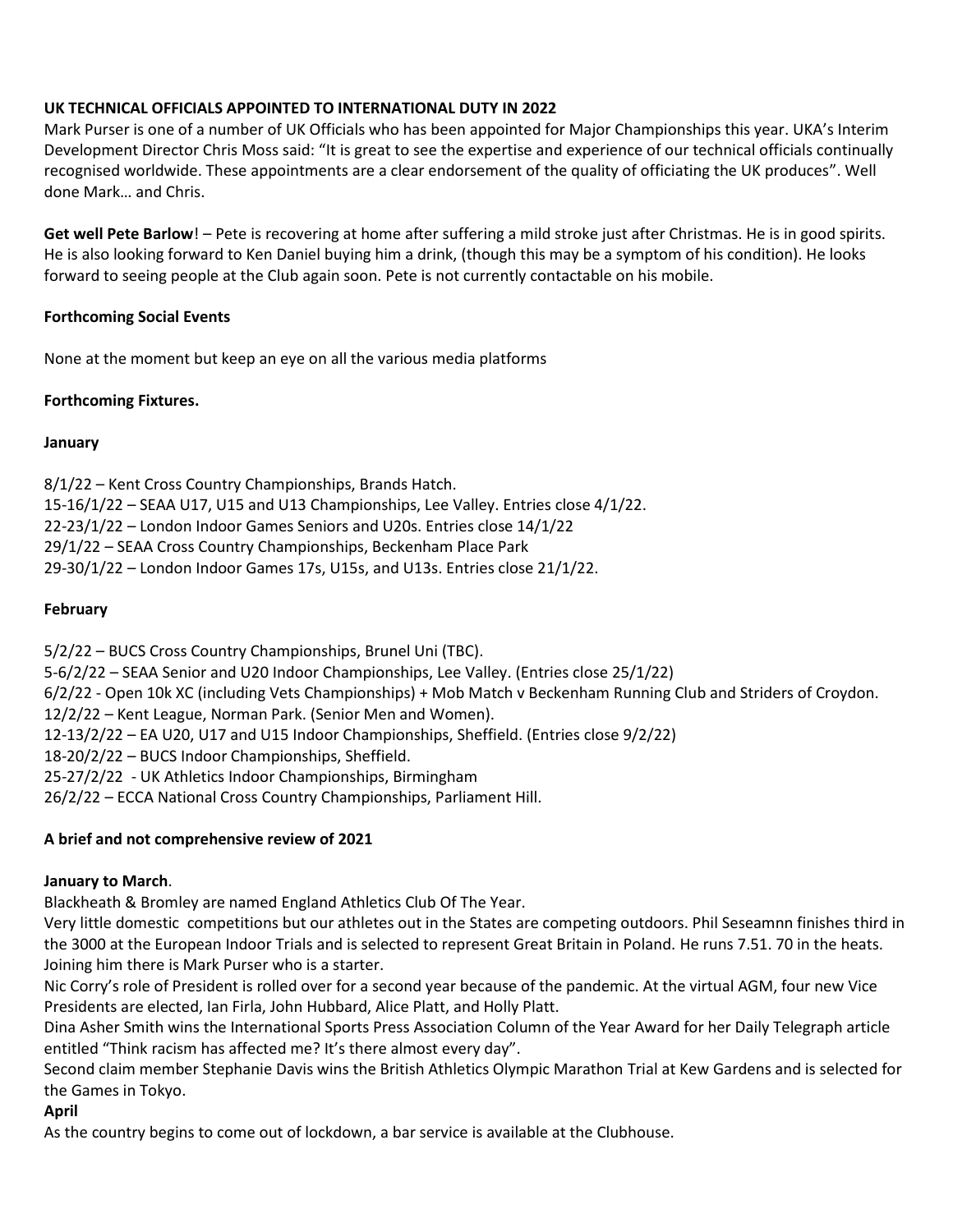The Club's first track and field open meeting of the year takes place at Norman Park.

Ross Braden times 2.21.12 for the Marathon.

There are new Senior Club records from Yasmin Austridge (2000 s/chase) and Divine Oladipo (discus).

Former Club member Emily Godley wins gold at the European Weightlifting Championships in Moscow.

# **May**.

Dina Asher Smith wins the 100 metres at the Muller Grand Prix in Gateshead.

Jahisha Thomas wins the triple jump at the Loughborough International where a number of Club members are in action. At the Kent Championships there are Championship Best Performances for Anastasia Davies in the Senior Womens 100 hurdles and Daisy Snell in the Under 15 Girls Long Jump. Daisy also breaks the Club under 15 girls pentathlon record. The YDL and Kent Leagues are up and running, albeit in revised formats.

The Club hosts another Ted Pepper race and more open track and field meetings.

# **June**

The first ever National Athletics League match for senior men and women takes place at Norman Park. Because of the pandemic, fixtures are regionalised with only four teams competing instead of the usual eight.

At the South Of England Championships there are wins in the Senior age groups for Bailey Stickings (400 hurdles), Jahisha Thomas (long jump) and second claim member Lewis Harknett (3000 s/ch) For the Under 20s gold medals go to Mallory Cluley (100H), Nana Gyedu (SP) and Dillon Claydon (DT).

Bekah Walton wins the javelin at the AAA U23 Champonships. She then wins again in the British Championships. The Club has two other winners, Adam Gemili in the 200 and Dina Asher Smith in the 100. **July**

Three Club members represent Great Britain at the European Under 23 Championships in Talinn, Estonia. Bekah Walton is 5<sup>th</sup> in the javelin and Annie Davies was 8<sup>th</sup> in the 100 hurdles. Ethan Brown runs in the heats of the 4x400. Second claim member Amber Anning does not start in the 200 because of injury.

The European Under 20 Championships also takes place in Talinn and Jeriel Quainoo (4x100) and Sam Reardon (4x400) both come away with relay golds for Great Britain. Jeriel is also  $5<sup>th</sup>$  in the 100. Mallory Cluley makes the semi finals of the 100 Hurdles while in the throws Nana Gyedu (shot) and Zara Obamakinwa (discus) do not progress beyond the Qualifying Pools. Second claim Funminiyi Olajide does not progress either in the long jump, after not registering a distance.

There are five individual gold medals for Club Members at the English Schools Championships – Holly Mpassy (SG 400), Nana Gyedu (SG SP), Amarisa Sibley (IG 800) and second claim members Jodie Self (IG 80H) and Amelia Gray (IG TJ). The last ever social takes place at the Clubhouse.

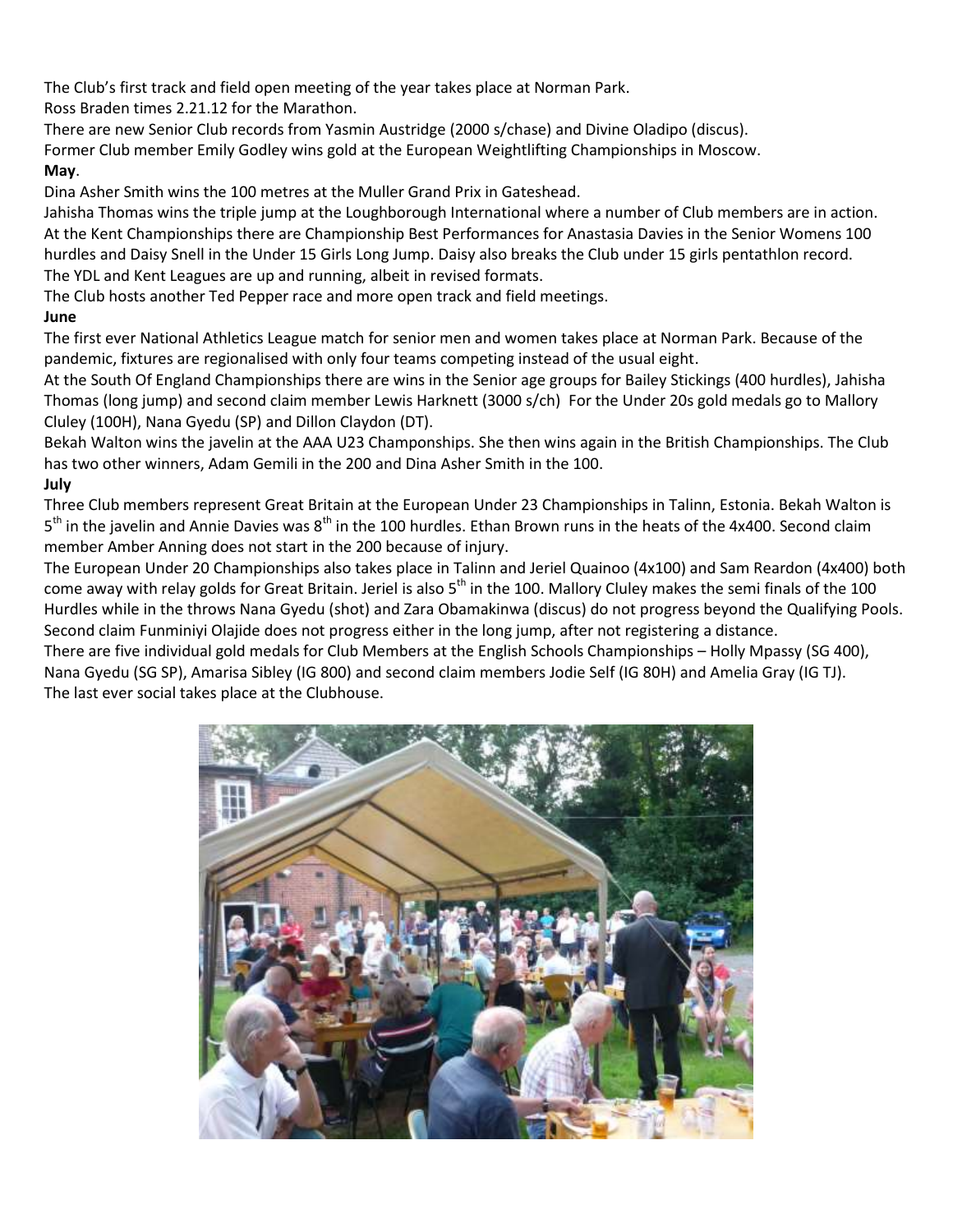#### **August**

It is Olympic disappointment for Dina Asher Smith as she withdraws from the 200 after missing out on a place in the 100 metre final; and for Adam Gemili as he limps over the line in his heat of the 200. Dina is, however fit for the 4x100 relay and helps Great Britain to bronze medals. Second claim member Steph Davis finishes 39<sup>th</sup> in the Marathon.

At the British Masters Championships there are victories for Helen Godsell (W65 100 and 200), Liz Hughes (W40 PV) and Richard Holt (M45 400H).

#### **September**

Hollie Arnold wins bronze in the javelin at the Paralympics in Tokyo.

The Club win the Southern Athletics League with the 445.3 points score from their final match of the season at Norman Park. It is Nick Swatton's last match as manager.

Eight of the Club's youngsters are selected to represent England at the Schools Home Countries International – Fleur Todd Warmoth, Cleo Agyepong, Faith Akinbileje, Amarisa Sibley, Gypsy Nash, Amelia Grey, Abi Smith and Jonathan Ellerton. Cleo Agyepong wins the shot at the UK Schools Games.

#### **October**

Phil Sesemann is the first Briton home in the London Marathon. His time of 2.12.58 is inside the qualifying time for both the European and Commonwealth Championships. Ross Braden sets a new best of 2.19.33.

Work begins on the new development at Norman Park track.

#### **November**

At the ECCA Relays in Mansfield, the Club fields teams in every age group. There are bronze medals for the Under 17 Women and the Under 13 Boys.

Phil Kissi is named BMC Coach Of The Year.

John Hubbard is Kent Official Of The Year.

#### **December**

Daisy Snell is third in the Schools Home Countries Indoor Pentathlon in Glasgow.

Micah Evans wins the M40 race at the Kent Masters Cross Country Championships. There is team gold for the M60s. Carole Coulon wins the W45 race at the SEAA Masters Cross Country. She, Jennie Butler and Ashley Pearson win the team race for the Club.

Andy Frankish is named the London Region Coach Of The Year.

#### **Results.**

2021 could mark the start of some promising times ahead for multi events in the Club. Exciting talents such as Andrew Nikoro and Joshua Dako feature in the top 10s of their age groups, and the first to get some International recognition is Daisy Snell who finished 3<sup>rd</sup> in the Schools Indoor International last month. Elsewhere it has been a good month for some of our more senior members at the County and Area Masters Championships. So from Laramie to Lloyd Park, from Dartford to Delaware, from Trelissick to Tonbridge, from…

#### **1/12/21**

**Dual Meeting, Cardiff Met V University of Birmingham inc Cardiff Uni v Swansea Uni, Cardiff. Men.** 60. R1. 8. James Naylor 7.78. 300. 3. James Naylor 37.86, SP. 6. James Naylor 5.98.

#### **4/12/21**

**SIAB International Pentathlon, Emirates Arena, Glasgow. Under 16s.** 3. Daisy Snell 3454 (800 – 2.37.81, 60H – 9.22, HJ – 1.60,  $LJ - 5.60$ , SP  $- 9.94$ ).

**Kent Masters Championships, Dartford. M40**. 1. Micah Evans 28.58, 11. Fintan Parkinson 30.43, 12. Luca Ercolani 30.49, 18. Gregory Firth 31.58, 19. Darren Corneille 32.08, 24. Simon Harris 33.15, 36. Steve Hough 34.53. Teams. 2. B&B 42. **M50**. 14. Roger Beswick 33.53, 15. Ian Firla 33.54, 61. Robert Whyte 38.36. **M60**. 3. Nick Kinsey 21.49, 6. Steve Pairman 22.30, 11. Nick Barber 23.29, 19. Mark Ellison 24.45, 23. Barry Wetherilt 25.28, 29. Chris Pike 27.20, 32. David Leal 27.45. Teams. 1. B&B 20. **M70**. 2. Peter Hamilton 27.08, 3. John Turner 27.41, 5. Jim Phelan 29.03. W45. 4. Ashley Pearson 22.06. W65. 6. Maz Turner 38.22.

**ESSA Cup Final, Newquay**. **Intermediate Girls**. 13. Megan Slattery 11.24, 25. Lara Tunali-Flynn 11.44, 37. Cristina Gilodi – Johnson 12.05. **Junior Girls**. 12. Sophie Flemming 9.35, 17. Charlotte Bloodworth 9.40, 89. Martha Warner 10.32.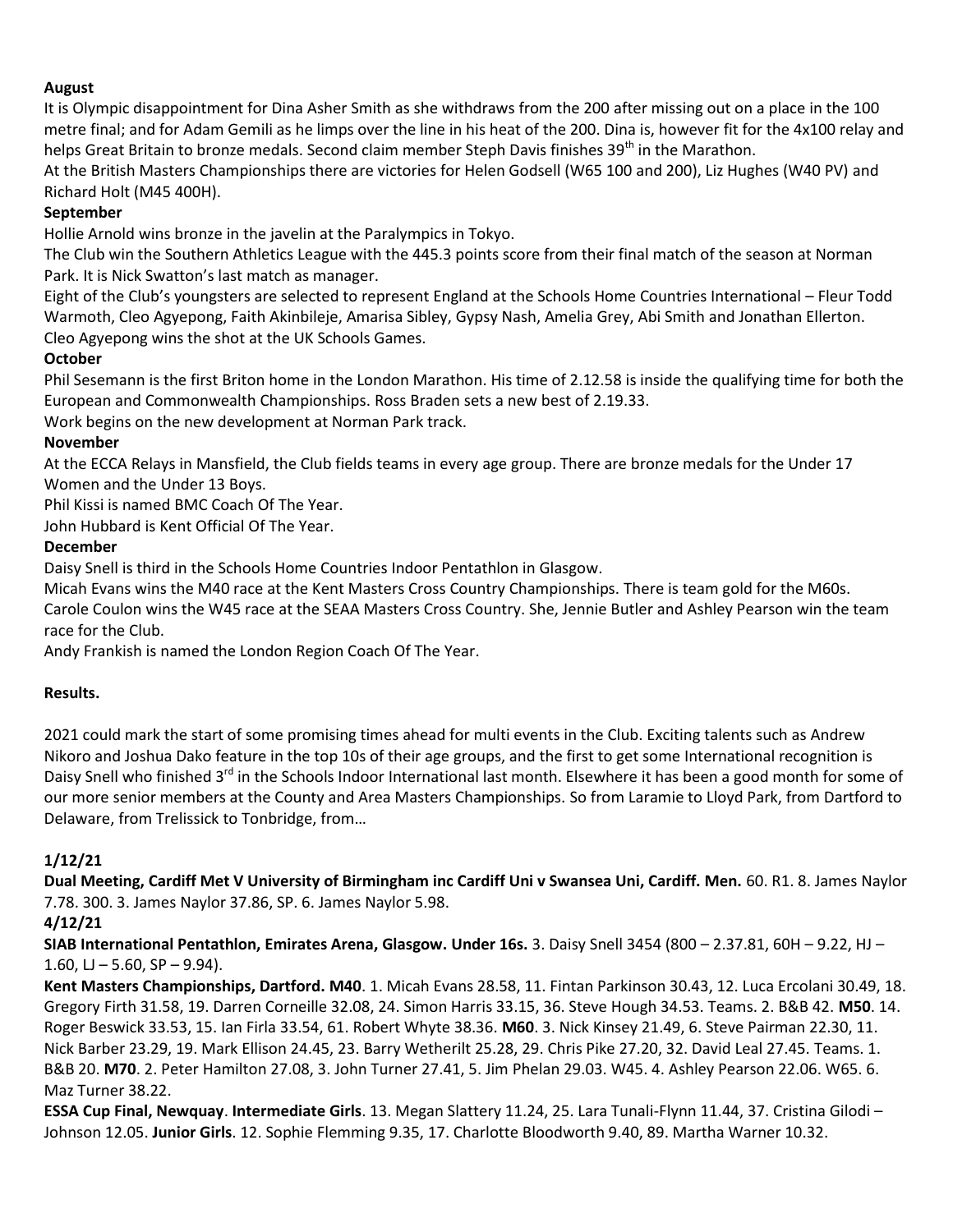**Midland Womens League Div One, Stratford On Avon**. 20. Maddie Mastrolonardo 27.00.

**Start Fitness Metropolitan League, Uxbridge**. 16. Carole Coulon 32.27.

**Leeds Relays**. 6. University Of Leeds (inc Ellie Osmond 12.22).

**Veterans AC and Eastern Masters AC Indoor Championships, Lee Valley**. 60. 1. Helen Godsell (W65) 9.10. 200. 1. Helen Godsell (W65) 31.19.

**Enfield Open 5 Walk**. 14. David Hoben 62.04.

**Parkruns. Bromley**. 1. David Adams 16.44, 17. Jed Starvis 19.46, 40. Adrian Perry 21.33, 47. Andy Tucker 21.59, 62. Damian Hayes 22.37, 82. Alex Pope 23.44, 104. Ian Montgomery 24.18, 125. James Unwin 24.55, 176. Claire Austridge 26.49, 177. Sally Smith 26.50, 243. Jackie Montgomery 29.29, 283. Mick Keene 30.37. **Lydiard parkrun**. 47. James Perry 23.00. **Beckenham Place park**. 5. Clayton Aves 19.34, 63. David Beadle 25.13, 201. Zoe Kingsmell 50.08. **Crystal Palace**. 40. Rod Harrington 21.48. **Dulwich**. 92. James Morris 21.40. **Orpington.** 1. Graeme Lugar 19.06, 4. Cameron Kelly-Gordon 20.54 (1st woman), 81. Karen Desborough 33.11. **Tonbridge**. 140. Anne Cilia 27.33. **Dartford.** 31. John Turner 25.14. **Lullingstone**. 8. Luciana Smith 24.45. **Exmouth**. 41. Bob Minting 24.09. **Foots Cray Meadows**. 5. Austin Adams 21.00, 26. George Collins 25.23, 66. Anthony Pontifex 34.28, 69. David Appleton 35.18. **Highwoods**. 1. Roger Vilardell 20.11, 42. Kate Garrett 34.07. **York**. 1. Graham Rush 15.40

#### **5/12/21**

**Lee Valley Open**. HJ. B. 1. Alyssa Firla (U15G) 1.43, 5. Ian Firla (M50) 1.27. PV. A. 4=. Oscar Witcombe (U17M) 3.42. SP (6K). 3. Ian Firla (M50) 7.04. SP (3K). 4. Alyssa Firla (U15G) 9.31, 7. Islay Pearson (U17W) 8.52, 8. Rowan Pearson (U13G) 5.46. **Under 17 Women**. Rnd 1 Race 2. 2. Emily Algeo 9.60, 7. Islay Pearson 12.63. Rnd 2. R1. 5. Emily Algeo 9.70. R3. 6. Islay Pearson 12.48. **Under 15 Girls**. 60H. R1. R4. 1. Alyssa Firla 9.82. R2. R1. 2. Alyssa Firla 9.44. **Under 13 Boys**. 60H. Rnd 1. 1. Jamie Ellerton 9.95. Rnd 2. 1. Jamie Ellerton 10.03.

**Sutcliffe Indoor 60s**. **Men**. 60. R1. R1. 1. Michael Uzozie (U20M) 7.07, 3. James Whiteaker 7.21. R4. 4. Makai Sabido – Rodney (U15B) 7.81. R2. R1. 1. Michael Uzozie (U20M) 7.12, 3. James Whiteaker 7.21. R4. 5. Makai Sabido – Rodney 7.82. **Women**. R1. R1. 2. Chanelle Cole 7.99. R2. R1. 4. Chanelle Cole 8.02.

**8/12/21**

**RunThrough Chase The Moon Olympic Park 10km**. 7. Darren Corneille 36.55 (36.48).

**10/12/21**

**Wyoming Power Meet, Laramie WY, USA**. 400. 2. Joe Rogers 52.59.

**11/12/21**

**SEAA Inter Counties, Lloyd Park. Under 20 Women.** 15. Ailbhe Barnes 26.34, 16. Zoe White 27.02, 18. Morgan Squibb 27.11, 23. Isabelle Stoneham 28.23. **Under 17 Women.** 13. Lara Mannes 20.23, 17. Hannah Clark 20.31, 52. Cameron Kelly Gordon 21.43, 56. Liberty Whyte 21.51, 64. Carys Firth 22.02, 77. Olivia Magee Brown 22.19. **Under 15 Boys.** 30. Jasper Brooks NT, 37. Alexander Middleton 14.41, 84. Harry Fage 15.33. **Under 15 Girls**. 14. Megan Slattery 15.48, 17. Megan Barlow 15.52, 33. Lydia Witcombe 16.12, 68. Isla Spink 16.55. **Under 13 Boys.** 4. Lucas Elmqvist 11.37, 5. Joseph Scanes 11.44, 62. James Shaw NT. **Under 13 Girls.** 13. Luciana Smith 12.49, 38. Sophie Flemming NT, 41. Niamh Stanley NT, 47. Naimah Mossi 13.33, 63. Charlotte Bloodworth NT, 64. Beth Regan NT.

**SEAA Masters Championships, Lloyd Park. W45**. 1. Carole Coulon 26.40, 4. Ashley Pearson 27.57, 5. Jennie Butler 28.02. Teams. 1. B&B 10. **M40**. 47. Darren Corneille 39.27, 100. Ian Scott 42.19, 131. Jason Meers 44.17, 178. Asa Whitfield 46.40. **RunThrough Battersea Park 5km**. 11. Pierre Guillaume 17.33 (17.31).

**Alf Palmer Memorial Walking Races, Horsham**. 5000. 4. Jonathan Ellerton 29.55.4, 11. David Hoben 37.24.5. **Fastrack Season Opener, Houston**. 4. Declan Neary 8.37.47.

**Parkruns. Bromley**. 1. Micah Evans 16.29, 21. Steve Evenden 19.24, 30. Chris Fishlock 20.05, 32. Rod Harrington 20.10, 48. Nick Barber 20.40, 51. Paul Kerekgyarto 20.59, 101. James Unwin 23.35, 145. Ian Montgomery 24.49, 179. Claire Austridge 26.15, 254. Bernard Wilson 28.44, 256. Jackie Montgomery 28.45, 366. Mick Keene 37.58. **Bexley**. 41. Chris Pike 25.32. **Beckenham Place park**. 5. Clayton Aves 19.16, 6. Paul Sharpe 19.26, 54. David Beadle 24.45, 103. Zoe Kingsmell 28.46. **Orpington**. 6. Gregory Firth 20.32, 75. Karen Desborough 34.18. **Upton Court**. 75. James Perry 29.24. **Peckham Rye**. 65. John Turner 24.10, 191. Maz Turner 35.44. **Dartford**. 4. Austin Adams 21.20, 124. David Appleton 33.41, 129. Anthony Pontifex 34.16. **Holkham**. 12. Adrian Perry 22.38. **Exmouth.** 48. Bob Minting 23.15. **Foots Cray Meadows**. 12. George Collins 24.57. **Bethlem Royal Hospital**. 15. Mike Simms 26.48. **Sutcliffe park**. 45. Barry Wetherilt 24.32. **Swanley**. 60. Kate Garrett 32.41.

**11-12/12/21**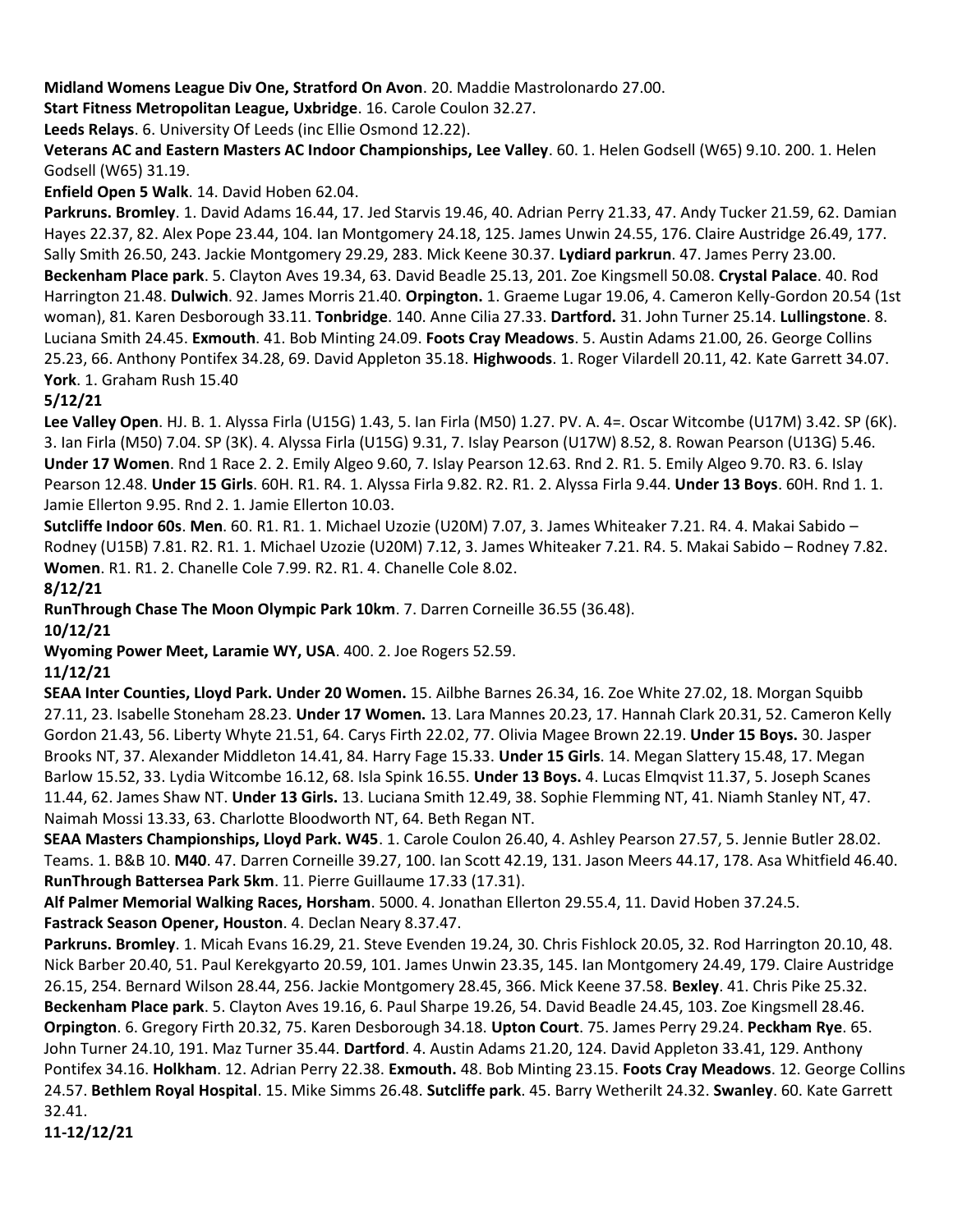**Loughborough Indoor Open**. 60. B. 2. Clayton Jacinto (U20M) 7.22. Ht5. 1. Clayton Jacinto 7.27. HJ. 4. Qi-Chi Ukpai (U15G) 1.65. PV. A. 4. Eleanor Barrett (U20W) 3.01.

# **12/12/21**

**South London Athletics Network Early Season Indoor Open, Carshalton**. 60. R1. R1. 3. Rhys Francis 7.09. R14. 4. Helen Godsell (W65) 9.04. R2. R2. 1. Rhys Francis 7.06. R16. 1. Helen Godsell 9.09.

Kent Fitness League, Betteshanger Park. 12. David Adams 32.30.

# **18/12/21**

# **Essex League, Great Notley Park.** 14. Lewis Harknett 32.28.

**Parkruns. Wimbledon Common**. 58. Adrian Perry 22.40. **Bromley**. 2. Thomas Sugden 17.00, 7. Megan Slattery 18.21, 19. Kelsi Cornish 19.11, 22. Steve Evenden 19.28, 23. Luciana Smith 19.29, 41. Nick Barber 20.40, 63. Paul Kerekgyarto 21.56, 217. Graham Coates 28.08, 287. Andre Verster 33.10, 325. Mick Keene 36.24. **Beckenham Place park**. 4. Clayton Aves 19.22, 13. Isla Spink 20.57 (1st woman), 89. David Beadle 26.14, 119. Iain Swatton 28.16, 126. Zoe Kingsmell 29.06, 192. Anthony Pontifex 39.48. **Ashford**. 24. Austin Adams 20.50. **Wycombe Rye**. 10. Millie Smith 18.43 (1st woman). **Dulwich**. 8. Fintan Parkinson 16.56, 66. Rod Harrington 20.54. **Orpington**. 9. Carys Firth 21.06 (1st woman), 10. Gregory Firth 21.10, 23. Kyla Dervish 23.23, 124. Karen Desborough 33.58. **Lanhydrock**. 18. Richard Daniels 23.46. **Dartford**. 27. John Turner 24.57, 108. Maz Turner 35.43. **Exmouth.** 98. Bob Minting 25.51. **Catford**. 23. James Morris 21.33. **Delaware and Raritan Canal**. 8. George Collins 22.57. **Bethlem Royal Hospital**. 1. Roger Vilardell 18.50, 2. Robert Perry 18.53, 14. Adrian Stocks 23.22, 16. Mark Ellison 24.42, 18. Mike Simms 24.53, 33. Anne Cilia 31.23, 43. Kate Garrett 33.31. **Sutcliffe Park**. 35. Steven Pairman 21.02, 89. Barry Wetherilt 24.38. **Swanley**. 29. Sally Smith 28.14.

# **19/12/21**

**Cardiff Met GP 1 "Christmas Classic", Cardiff. Women**. HJ. 2. Danielle Hopkins\* 1.60. SP. 4. Danielle Hopkins\* 9.94. **22/12/21**

**RunThrough Battersea Park, Chase The Moon 10km**. 11. Darren Corneille 36.01 (36.00).

# **25/12/21**

**Parkruns. Bromley**. 3. Micah Evans 16.20, 4. Daniel Kennedy 16.31, 5. Thomas Desborough 16.33, 8. Fintan Parkinson 16.51, 9. Roger Vilardell 16.53, 10. Matthew Smith 17.03, 12. Thomas Sugden 17.12, 13. Pablo Seema Roca 17.21, 14. Georges Vacharopoulos 17.24, 27. Roger Beswick 18.41, 33. Steve Evenden 19.00, 35. Jessica Keene 19.10, 39. Amy Leach 19.21, 41. Tim Ayres 19.23, 45. Joseph Georgiadis 19.:43, 51. Richard Byford 20.14, 55. Steve Pairman 20.30, 68. Austin Adams 20.52, 71. Robert Perry 20.56, 107. Phil Sesemann 22:37, 151. Jake Leng 24.01, 180. Adrian Perry 24.45, 312. Sally Smith 27.59, 319. Kate Garrett 28.05, 320. Julia Pairman 28.06, 481. Mick Keene 37:58. **Trelissick**. 88. Claire Austridge 29.05. **Beckenham Place park**. 6. Clayton Aves 19.36, 20. Ellie Osmond 21.00 (1st woman), 55. Luigi Arcuri 24.52, 60. Iain Swatton 25.18, 68. David Beadle 25.34, 73. George Collins 25.48, 194. Zoe Kingsmell 34.44. **Rickmansworth**. 64. Adrian Stocks 22.09. **South Norwood**. 48. Angela Powell 28.48. **Concord, Sheffield**. 68. Mike Simms 24.10. **Scunthorpe**. 72. Ian Montgomery 25.16. **Peckham Rye**. 55. James Morris 24.58. **Bethlem Royal Hospital**. 1. David Adams 19.33, 4. Mick Jones 22.06, 7. Jessica Jones 22.39 (1st woman) 9. Elizabeth Regan 23.19. **Sutcliffe**. 40. Barry Wetherilt 23.29.

#### **100 years ago in December 1921**

**Unveiling of War Memorial –** Original member and Vice President Walter Rowland unveils the Club tablet to the memory of those who had died in the War. The Hon Sec F. L. Gilbert read the list of those who had lost their lives. The ceremony of consecration is then performed by the Rev H. B. Roberts, Rector of West Wickham.

The annual single v married race sees a win for the bachelors.

Blackheath are defeated by one point in a match against the Royal College of Science Hare & Hounds.

There is a Boxing Day paper chase…" A glorious return to old methods – hares, packs, false trails, etc – everyone with his own certain knowledge of the right track, and no kill!

# **50 years ago in December 1971**

Blackheath beat Ranelagh in the rowing race at Barnes. "The Club crew outweighed Ranelagh by over two stone per man, providing considerable extra power which put us into an early lead and ensured eventual victory by five lengths." The Club defeat Orion in the mob match at Chingford despite "our faster members missing on some kind of Hampshire Brewery outing". This presumably was the Brickwood "5", a high class race, won by Reading's Martin Duff, with Peter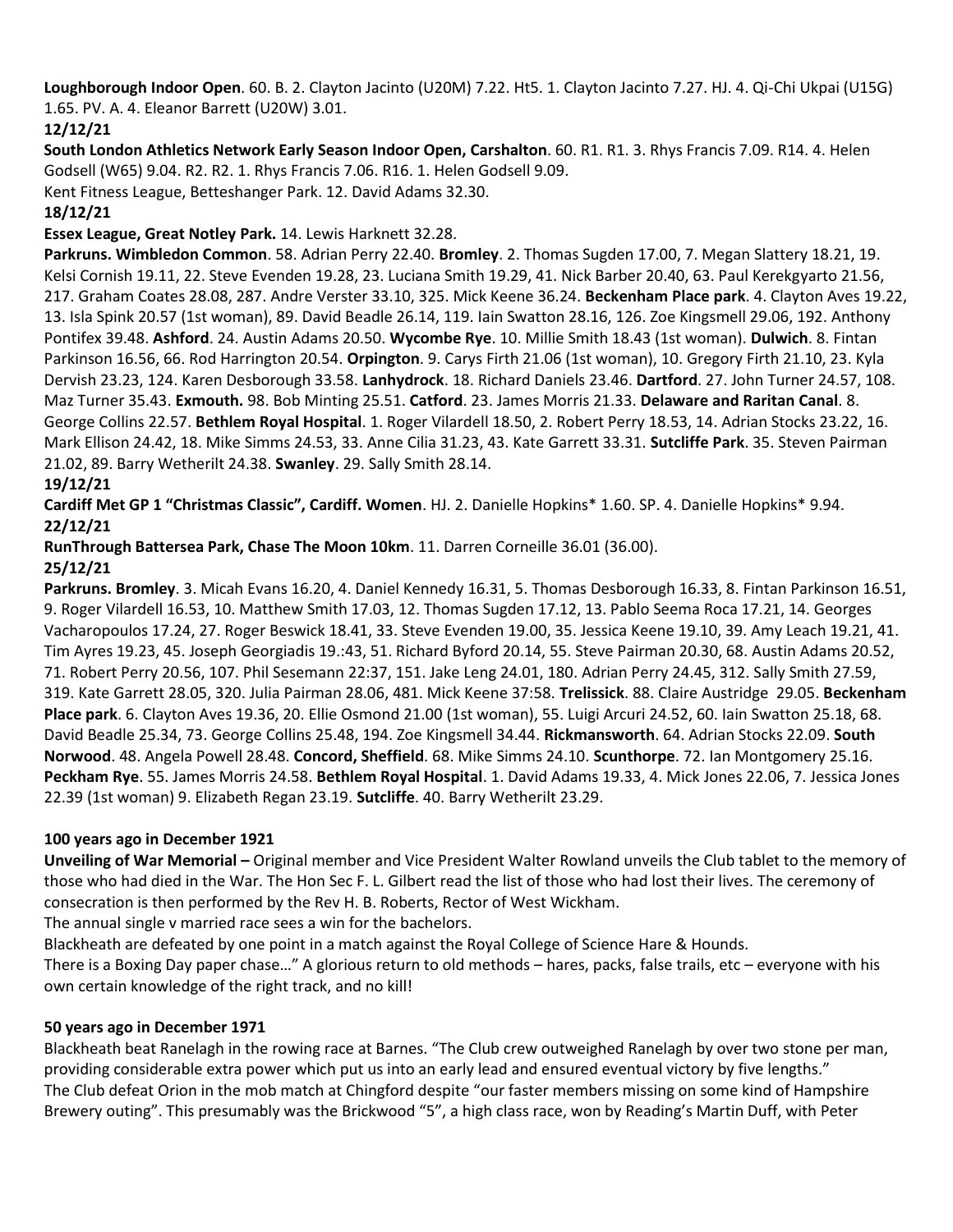Horwood  $12^{th}$  in 25.05, 13. Bob Richardson 25.08, 14. Ian Wilson 25.14, 18. Joe Clare 25.25, 27. Chris Haines 26.01 and 37. Graham Botley 26.47.

At the Southern Counties Open Discus Competition, John Watts wins with a throw of 163'5" (49.81). Graham Gower wins the 60 metre hurdles at the Cosford Indoor Meeting in a time of 8.1. At the same meeting, a young Helen Minting, of Wigmore Harriers runs 7.9 for 60 metres, fifty years on and she's still going strong.

In the Intermediate Girls 80 metre hurdle rankings for the year, joint top is Wigmore's Helen Key with a time of 11.7 while equal fourth placed is future Commonwealth 100 hurdles champion Lorna Boothe, who, in 2021 coached Mallory Cluley to the European Under 20 Champiionships.

"The evening of last  $4<sup>th</sup>$  December, billed in the social calender as a Youth Night, was turned into a very enjoyable and successful evening as a result of the enterprise and initiative of a group of younger members… With 120 tickets printed and sold, it is reliably reported that at least that number spent the evening leaping up and down, the clubhouse heaved in time to the music and a handsome excess of income over expenditure was noted by the Wine Committee. "

Chris Woodcock wins the £25 first prize in the 200 Club draw, there are also winners of £10, £5 and two of £2. (This would be worth £314.55 in 2021, £10 is worth £125.82, £5 = £62.91, £2 = £25.61).

(Your Courier was ahead of the game last month in remembering it was 50 years since Benny Hill's "Ernie" entered the charts and hit number one. One of the Festive University Challenges featured three questions on the song. The answers were "Trigger", "Teddington" and "Macaroons".)

#### **25 years ago in December 1996**.

Dave Taylor finishes third in the Portsmouth Victory 5 mile road race in a time of 23.20.

At the Kent Cross Country Championships at Gillingham, there are team wins for the under 17 men, under 15 boys and under 13 boys and an individual victory for Matt Hill (U17M).

Pete Barlow wins the Club veterans cross country championships

Pat Squires wins the Christmas Yacht 5 Handicap race

Margaret Baldwin wins the December 200 Club bumper prize of £385.

MATTERS ARISING - December Committee Business MAILERS ARISING - December Committee Business<br>1 The improvements to the Ladies shower (toilet facilities had<br>been completed on schedule. They were officially opened by<br>"Ty Peters when she visited the Clubhouse on 30th Nov discovered once refurbishment work had started. Covering the overspend hangs on whether a grant from the London Marathon Charities Fund is received. Anyone who has not contributed to<br>the associated Loofah Appeal is encouraged to do so.<br>2 Further progress with the George Brooks Memorial has<br>confirmed that a bench will be installed at Norman P near future. near future.<br>
3 Brenda Brent had written requesting volunteers to assist with<br>
serving teas at Norman Park for our home fixtures during the<br>
1997 track and field season. Any volunteers should contact a<br>
member of the Comm stressed that although everyone did not always agree with his caution, the prudent principles that he adopted through some difficult financial times should not be forgotten, and should act as a guide in the future. Again, if anyone would like to volunteer for this post, please<br>make yourself known. Derek and the Treasurer, Peter Long, will<br>pily explain the job description to you,<br> $\therefore$  Plans revealed at a recent Bromley Leisure Servic the lease expires in about two years time, did not include a track and field facility. Concern was expressed that the loss of<br>it in this area would be a calamity for grass root young athletes.

#### John Baldwin, Chairman

(Editor's note: The Bromley Times of 19th Dec reports that the<br>result of a study into the future of the National Sports Centre is expected next Spring.)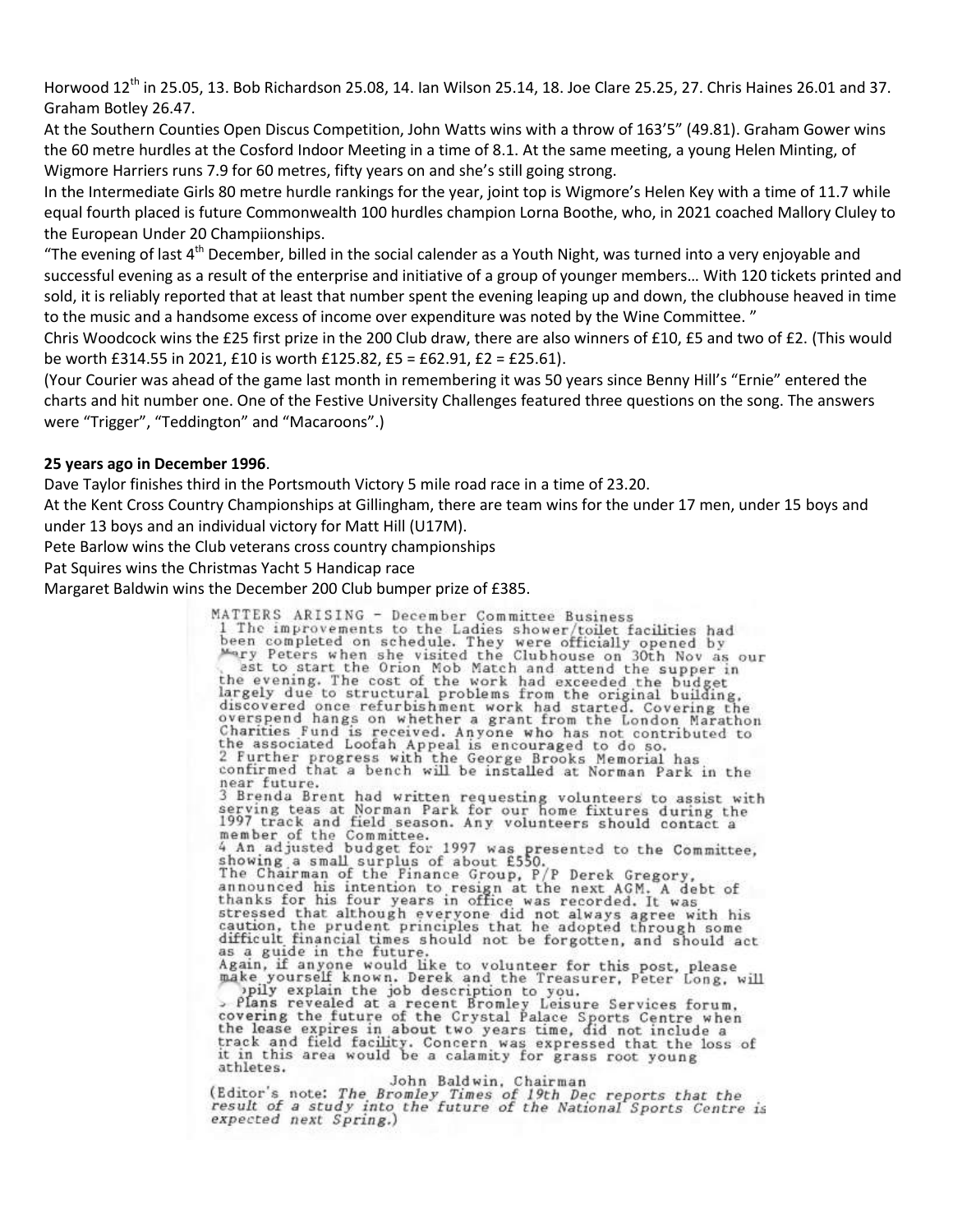#### **Rankings 2021**

#### **Under 17 Men.**

100. 24=. Verrel Charles 11.06. 400. 20. Nathan Firla 50.89, 23. Adam Islam-Medeaux 51.00. 1500 s/ch. 14. George Shaw 4.53.57 3000 Walk. 2. Jonathan Ellerton 17.00.55. 400H. 4. Luke Dronfield 55.54 PV. 4. Ben Platt 4.10, 18. Oscar Witcombe 3.60. SP. 8. Max Devon Lowe 14.72, 25. Bryon Duncan 13.30. DT. 7. Brydon Duncan 46.46 HT. 22. Brydon Duncan 42.76.

#### **Under 17 Women**.

100. 5. Faith Akinbileje 11.82 200. 4. Faith Akinbileje 24.11 400. 5. Amarisa Sibley 56.76, 17. Cameron Kelly Gordon 58.89, 23. Gabriella Martin 59.26. 800. 7. Amarisa Sibley 2.09.44. 3000. 1. Fleur Todd Warmoth 9.19.77 1500 s/ch. 10. Gabriella Martin 5.17.13 3000 Walk. 3. Abigail Smith 15.35.51 5000 Walk. 4. Abigail Smith 28.25.07. 80H. 6. Jodie Self\* 11.48 300H. 22. Emily Algeo 47.27. HJ. 11=. Daisy Snell 1.65 LJ. 15. Daisy Snell 5.65, 19. Amelia Gray\* 5.58. TJ. 2. Amelia Gray\* 12.11 SP. 1. Cleo Agyepong 15.59. DT. 25. Cleo Agyepong 32.17 HT. 3. Gypsy Nash 52.64.

#### **Under 15 Boys**

400. 9=. Marly Byfield 55.86 80H. 3=. Rayhan Mourtada 11.29, 9=. Andrew Nikoro 11.6. HJ. 12. Andrew Nikoro 1.71. LJ. 22. Andrew Nikoro 5.72, 29. Zuriel Nwogwugwu 5.63. PV. 6. Finn Kitteridge 3.20, 8. Charlie Platt 3.10. SP. 13=. Andrew Nikoro 12.71. JT. 15. Ellis Ibrahim 43.66, 18. Max Kennedy 43.24. Pent. 8. Andrew Nikoro 2675.

#### **Under 15 Girls**

300. 23. Daisy Snell 42.10 3000. 11. Megan Slattery 10.19.0 75H. 4. Daisy Snell 11.39 HJ. 2=. Daisy Snell 1.65. LJ. 3. Daisy Snell 5.65 PV. 27. Lydia Witcombe 2.10. DT. 25. Erin Simpson 25.45. Pent. 4. Daisy Snell 3251